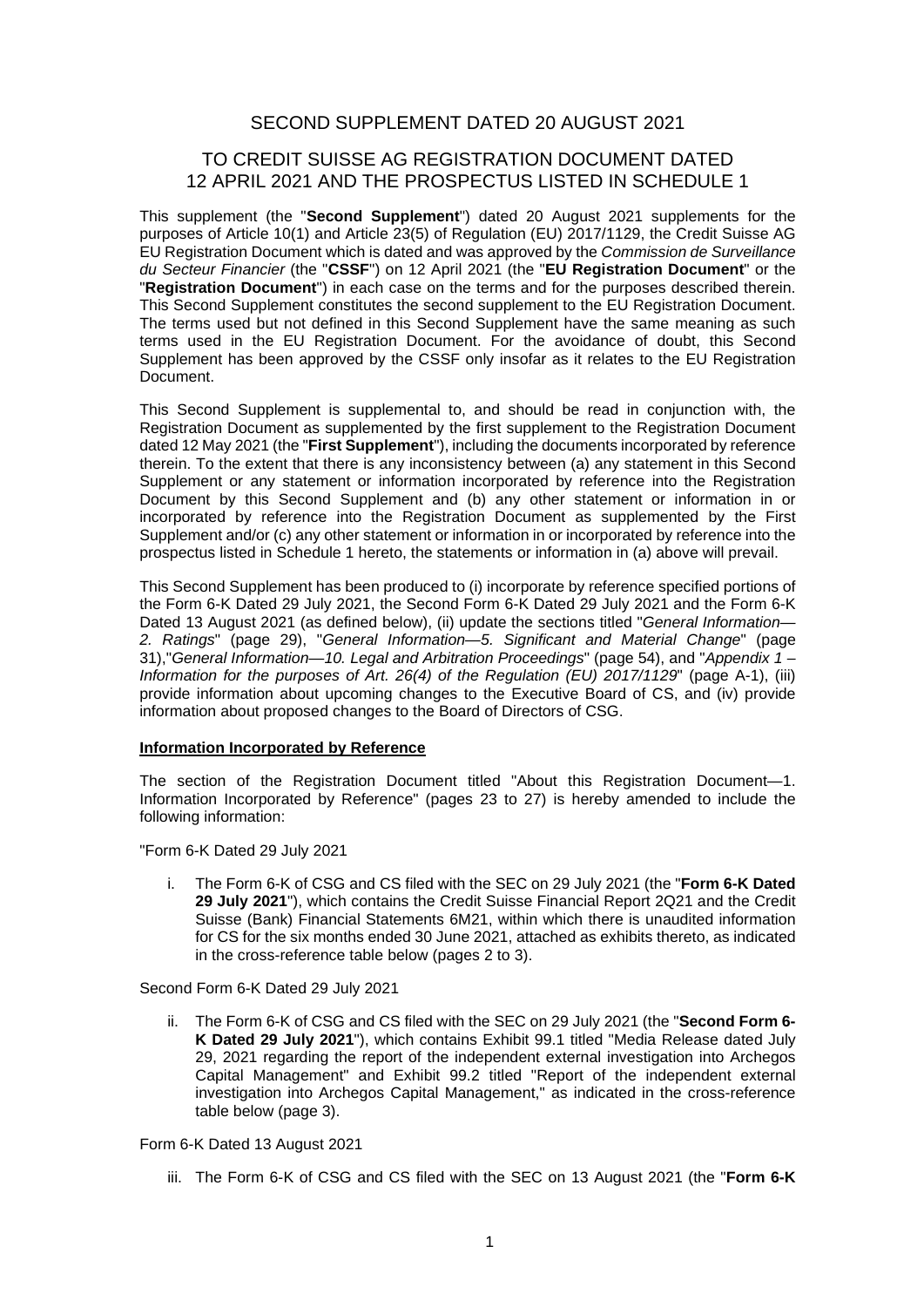**Dated 13 August 2021**"), which contains a media release titled "Proposed new appointments to the Board of Directors of Credit Suisse Group AG" as indicated in the cross-reference table below (page 4).

| <b>Section</b><br><b>Number</b> | <b>Section Heading</b>                                                                    | <b>Sub-heading</b>                                                            | Page(s) of<br>the PDF |  |  |  |
|---------------------------------|-------------------------------------------------------------------------------------------|-------------------------------------------------------------------------------|-----------------------|--|--|--|
|                                 |                                                                                           |                                                                               |                       |  |  |  |
|                                 | Form 6-K                                                                                  | Cover Page                                                                    | 1                     |  |  |  |
|                                 |                                                                                           | Explanatory note                                                              | $\overline{2}$        |  |  |  |
|                                 |                                                                                           | Forward-looking statements                                                    | 2                     |  |  |  |
|                                 |                                                                                           | Operating and financial review<br>and prospects                               | $3$ to $7$            |  |  |  |
|                                 |                                                                                           | Group and Bank differences                                                    | 8 to 9                |  |  |  |
|                                 |                                                                                           | Condensed consolidated financial<br>statements                                | 9                     |  |  |  |
|                                 |                                                                                           | <b>Exhibits</b>                                                               | 10                    |  |  |  |
|                                 | Third Exhibit to the Form 6-K Dated 29 July 2021 (Credit Suisse Financial Report<br>2Q21) |                                                                               |                       |  |  |  |
|                                 |                                                                                           | Cover page                                                                    | 15                    |  |  |  |
|                                 |                                                                                           | Key metrics                                                                   | 16                    |  |  |  |
|                                 |                                                                                           | Table of contents                                                             | 17                    |  |  |  |
|                                 |                                                                                           | Credit Suisse at a glance                                                     | 18                    |  |  |  |
| J.                              | <b>Credit Suisse results</b>                                                              | <b>Credit Suisse results</b>                                                  | 19                    |  |  |  |
|                                 |                                                                                           | (table of contents)                                                           |                       |  |  |  |
|                                 |                                                                                           | Operating environment                                                         | 20 to 21              |  |  |  |
|                                 |                                                                                           | <b>Credit Suisse</b>                                                          | 22 to 34              |  |  |  |
|                                 |                                                                                           | Swiss Universal Bank                                                          | 35 to 41              |  |  |  |
|                                 |                                                                                           | International Wealth Management                                               | 42 to 45              |  |  |  |
|                                 |                                                                                           | Asia Pacific                                                                  | 46 to 49              |  |  |  |
|                                 |                                                                                           | Asset Management                                                              | 50 to 52              |  |  |  |
|                                 |                                                                                           | <b>Investment Bank</b>                                                        | 53 to 56              |  |  |  |
|                                 |                                                                                           | <b>Corporate Center</b>                                                       | 57 to 59              |  |  |  |
|                                 |                                                                                           | Assets under management                                                       | 60 to 62              |  |  |  |
| Ш                               | Treasury, risk, balance<br>sheet and off-balance<br>sheet                                 | Treasury, risk, balance sheet and<br>off-balance sheet (table of<br>contents) | 63                    |  |  |  |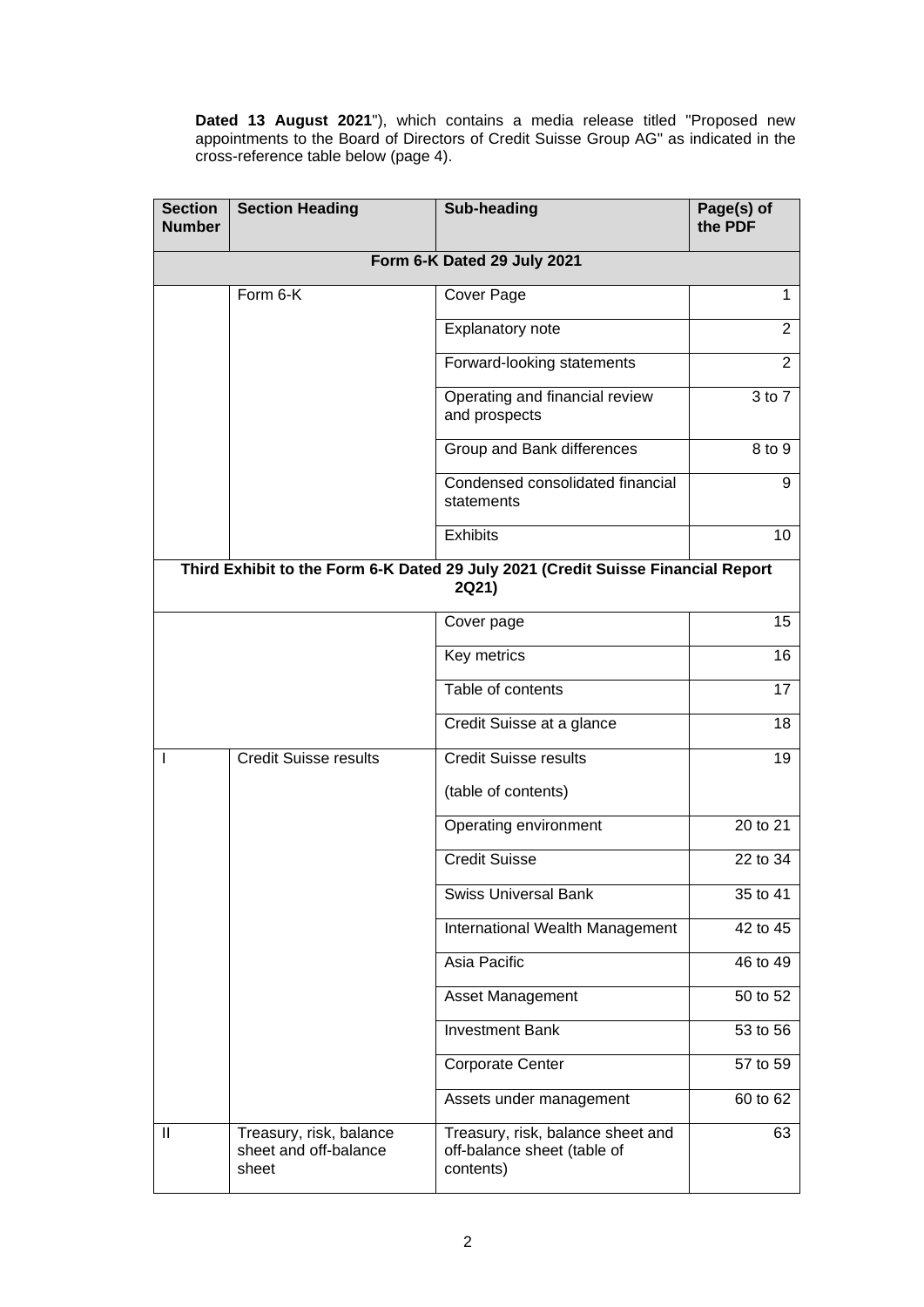|                |                                                                       | Liquidity and funding<br>management                                                                   | 64 to 68   |
|----------------|-----------------------------------------------------------------------|-------------------------------------------------------------------------------------------------------|------------|
|                |                                                                       | Capital management                                                                                    | 69 to 77   |
|                |                                                                       | Risk management                                                                                       | 78 to 87   |
|                |                                                                       | Balance sheet and off-balance<br>sheet                                                                | 88 to 90   |
| $\mathbf{III}$ | Condensed consolidated<br>financial statements -<br>unaudited         | Condensed consolidated financial<br>statements - unaudited                                            | 91         |
|                |                                                                       | (table of contents)                                                                                   |            |
|                |                                                                       | Notes to the condensed<br>consolidated financial statements<br>$-$ unaudited                          | 92         |
|                |                                                                       | (table of contents)                                                                                   |            |
|                |                                                                       | Report of Independent Registered<br><b>Public Accounting Firm</b>                                     | 93         |
|                |                                                                       | Condensed consolidated financial<br>statements - unaudited                                            | 95 to 102  |
|                |                                                                       | Notes to the condensed<br>consolidated financial statements<br>- unaudited                            | 103 to 169 |
|                |                                                                       | List of abbreviations                                                                                 | 170        |
|                |                                                                       | Cautionary statement regarding<br>forward-looking information                                         | 173        |
|                |                                                                       | Fourth Exhibit to the Form 6-K Dated 29 July 2021 (Credit Suisse (Bank) Financial<br>Statements 6M21) |            |
|                | Credit<br><b>Suisse</b><br>(Bank)<br><b>Financial Statements 6M21</b> | Cover page                                                                                            | 175        |
|                |                                                                       | Notes to the condensed<br>consolidated financial statements<br>- unaudited                            | 176        |
|                |                                                                       | (table of contents)                                                                                   |            |
|                |                                                                       | Report of Independent Registered<br><b>Public Accounting Firm</b>                                     | 177        |
|                |                                                                       | Credit Suisse (Bank) Condensed<br>consolidated financial statements<br>- unaudited                    | 179 to 184 |
|                |                                                                       | Consolidated statements of<br>comprehensive income<br>(unaudited)                                     | 179        |
|                |                                                                       | Consolidated balance sheets<br>(unaudited)                                                            | 180 to 181 |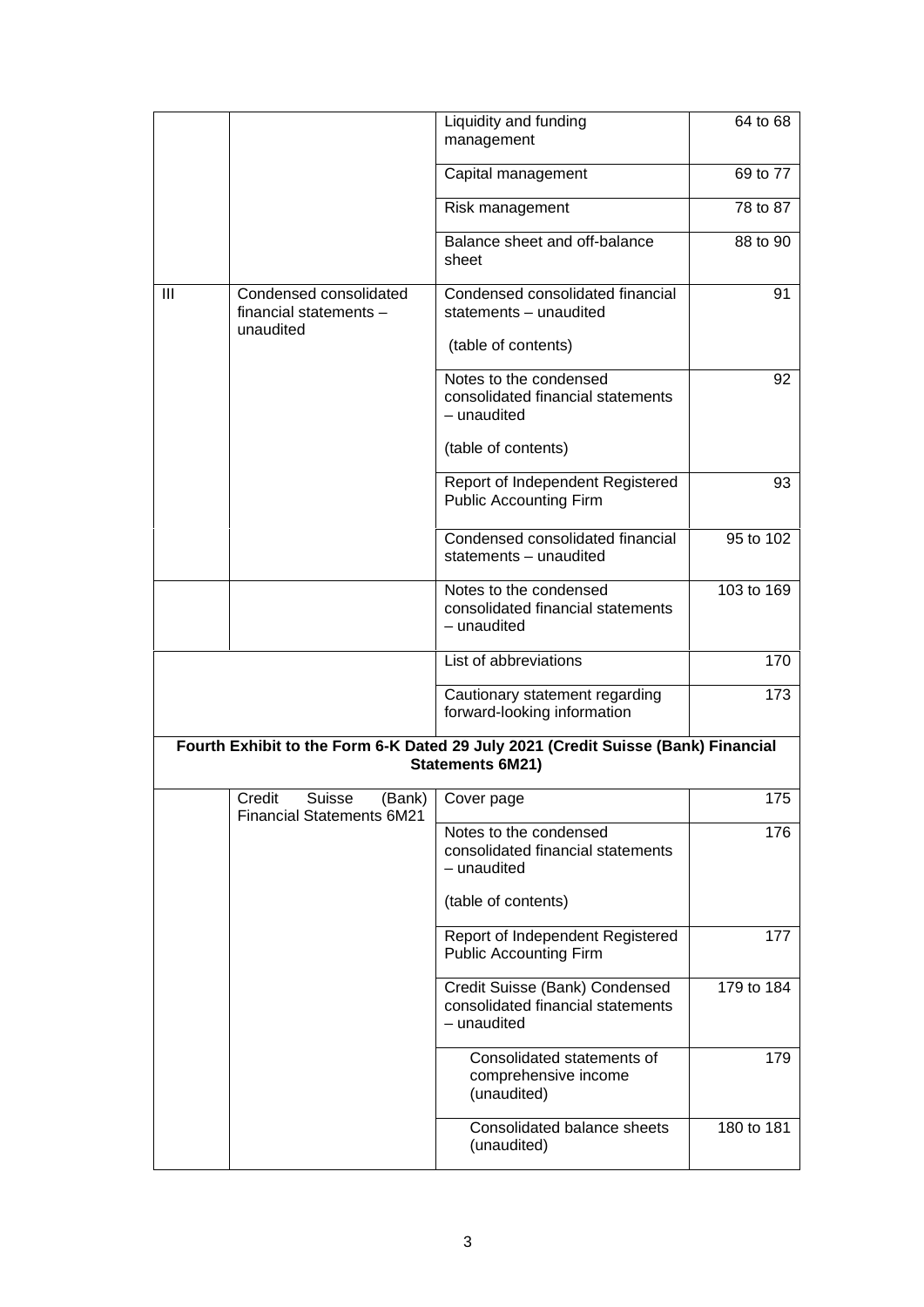|          | Consolidated statements of<br>cash flows (unaudited)                                                                                                                                                                                                                                                                         | 183 to 184 |
|----------|------------------------------------------------------------------------------------------------------------------------------------------------------------------------------------------------------------------------------------------------------------------------------------------------------------------------------|------------|
|          | Notes to the condensed<br>consolidated financial statements<br>- unaudited                                                                                                                                                                                                                                                   | 185 to 232 |
|          | Second Form 6-K Dated 29 July 2021                                                                                                                                                                                                                                                                                           |            |
| Form 6-K | Entire document excluding the<br>sentences "In order to access the<br>full Paul, Weiss report and the<br>Credit Suisse summary of actions<br>taken, click on www.credit-<br>suisse.com/archegos" and<br>"Further information about Credit<br>Suisse can be found at<br>www.credit-suisse.com."                               | 1 to 181   |
|          | Form 6-K Dated 13 August 2021                                                                                                                                                                                                                                                                                                |            |
| Form 6-K | Entire document excluding the<br>second paragraph containing the<br>quote from the Chairman of the<br>Board of Directors and the third<br>and fourth paragraphs containing<br>the candidate biographies as well<br>as the sentence "Further<br>information about Credit Suisse<br>can be found at www.credit-<br>suisse.com" | 1 to $6$   |

The information identified in the above table is incorporated by reference into, and forms part of, the Registration Document (and any information not listed in the above table but included in the Form 6-K Dated 29 July 2021, the Second Form 6-K dated 29 July 2021 or the Form 6-K dated 13 August 2021 is not incorporated by reference into the Registration Document and either (a) is covered elsewhere in the Registration Document as supplemented by the First Supplement and this Second Supplement, or (b) is not relevant for investors).

Only the portions of the Form 6-K Dated 29 July 2021, the Second Form 6-K dated 29 July 2021 and Form 6-K Dated 13 August 2021 specified in the above table have been incorporated by reference into the Registration Document, and not, for the avoidance of doubt, any other parts of such document or the websites referred to in this Second Supplement.

The section of the Registration Document titled "About this Registration Document—3. Availability of Documents" (pages 27 to 28) is hereby amended to include the following information:

A copy of the Form 6-K Dated 29 July 2021, the Second Form 6-K dated 29 July 2021 and the Form 6-K Dated 13 August 2021 can be obtained, free of charge, on the website of CS (www.credit-suisse.com) at:

- [https://www.credit-suisse.com/media/assets/corporate/docs/about-us/investor](https://www.credit-suisse.com/media/assets/corporate/docs/about-us/investor-relations/financial-disclosures/sec-filings/2021-q2-6k-group-bank-2907.pdf)[relations/financial-disclosures/sec-filings/2021-q2-6k-group-bank-2907.pdf%20](https://www.credit-suisse.com/media/assets/corporate/docs/about-us/investor-relations/financial-disclosures/sec-filings/2021-q2-6k-group-bank-2907.pdf) (the Form 6- K Dated 29 July 2021).
- [https://www.credit-suisse.com/media/assets/about-us/docs/investor-relations/financial](https://www.credit-suisse.com/media/assets/about-us/docs/investor-relations/financial-regulatory-disclosures/regulatory-disclosures/company-registration-documents/second-form-6-k-dated-29-july-2021.pdf)[regulatory-disclosures/regulatory-disclosures/company-registration-documents/second](https://www.credit-suisse.com/media/assets/about-us/docs/investor-relations/financial-regulatory-disclosures/regulatory-disclosures/company-registration-documents/second-form-6-k-dated-29-july-2021.pdf)[form-6-k-dated-29-july-2021.pdf%20htt \(the Second Form 6-K Dated 29 July 2021\).](https://www.credit-suisse.com/media/assets/about-us/docs/investor-relations/financial-regulatory-disclosures/regulatory-disclosures/company-registration-documents/second-form-6-k-dated-29-july-2021.pdf)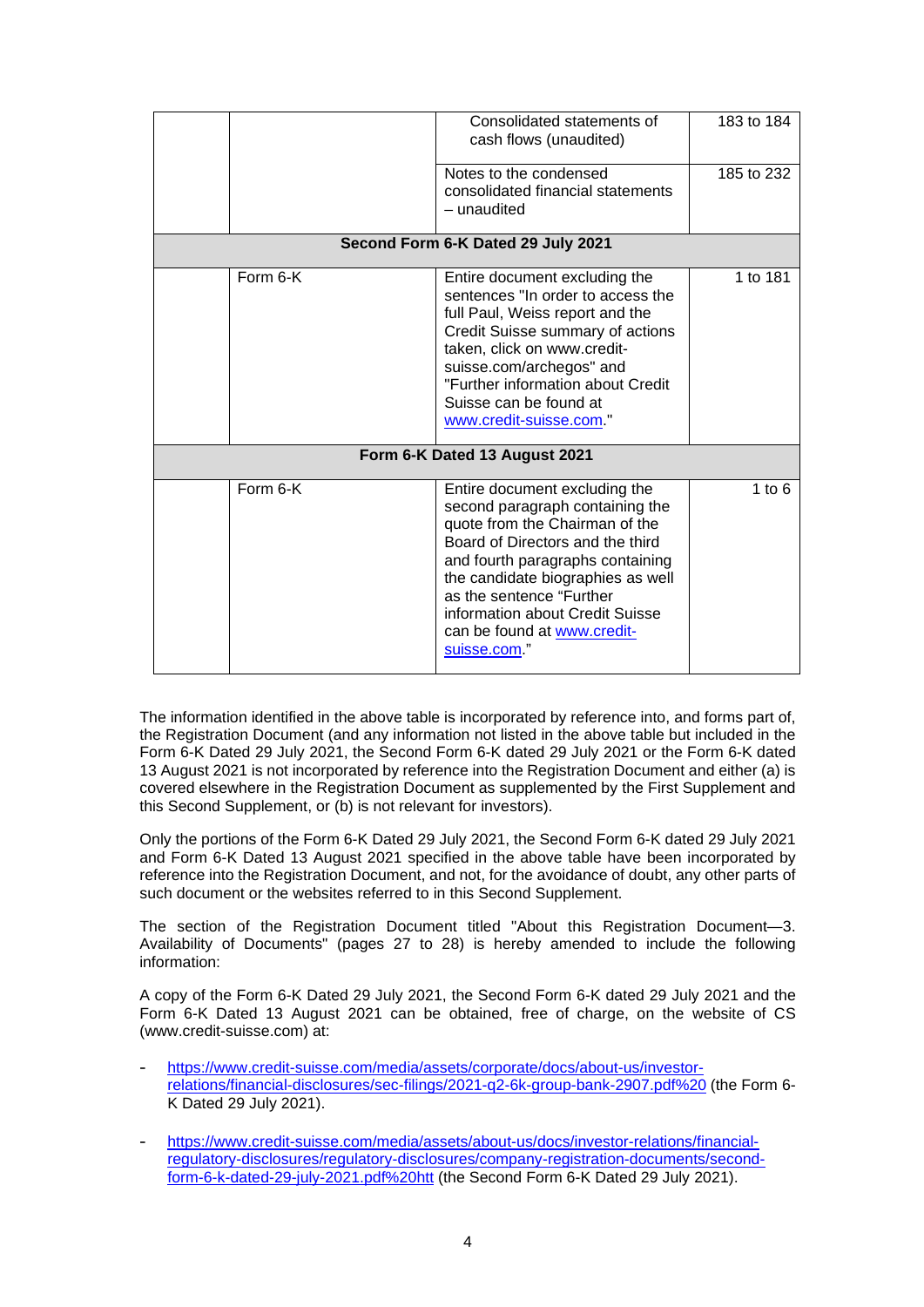- [https://www.credit-suisse.com/media/assets/about-us/docs/investor-relations/financial](https://www.credit-suisse.com/media/assets/about-us/docs/investor-relations/financial-regulatory-disclosures/regulatory-disclosures/company-registration-documents/form-6-k-dated-13-august-2021.pdf)[regulatory-disclosures/regulatory-disclosures/company-registration-documents/form-6-k](https://www.credit-suisse.com/media/assets/about-us/docs/investor-relations/financial-regulatory-disclosures/regulatory-disclosures/company-registration-documents/form-6-k-dated-13-august-2021.pdf)[dated-13-august-2021.pdf \(the Form 6-K Dated 13 August 2021\)"](https://www.credit-suisse.com/media/assets/about-us/docs/investor-relations/financial-regulatory-disclosures/regulatory-disclosures/company-registration-documents/form-6-k-dated-13-august-2021.pdf) 

# **Amendments to the section titled "General Information—2. Ratings" in the Registration Document**

On 13 July 2021, Moody's Deutschland GmbH downgraded the issuer credit rating of CS to A1 from Aa3.

The second paragraph under the section titled "*General Information—2. Ratings*" on pages 29 and 30 of the Registration Document is hereby amended and restated as follows:

"CS has an issuer credit rating of "A+" from S&P, a long-term issuer default rating of "A" from Fitch and an issuer credit rating of "A1" from Moody's.".

The third paragraph under the section titled "*General Information—2. Ratings—Explanation of ratings as of the date of this Registration Document*" on page 30 of the Registration Document is hereby amended and restated as follows:

""A1" by Moody's: Obligations rated "A" by Moody's are judged to be upper-medium grade and are subject to low credit risk; the modifier "1" indicates that the obligation ranks in the higher end of its generic rating category.".

# **Amendments to the section titled "General Information—5. Significant and Material Change" in the Registration Document**

The three paragraphs of the section headed "*General Information—5. Significant and Material Change—EU Registration Document*" beginning on pages 31 to 32 of the Registration Document (as supplemented) are hereby amended and restated as follows:

"Apart from (1) the uncertainty relating to the impact of the ongoing global COVID-19 pandemic disclosed in (i) the Registration Document (as supplemented), including in "*Risk Factors—2. Market and Credit Risks—2.1 The ongoing global COVID-19 pandemic has adversely affected, and may continue to adversely affect, our business, operations and financial performance*", (ii) the sections of the Form 20-F Dated 18 March 2021 headed "*II—Operating and financial review—Operating environment*" on pages 60 to 62 (pages 78 to 80 of the PDF file), *"II—Operating and financial review—Credit Suisse—COVID-19 pandemic and related regulatory measures*" on pages 68 to 69 (pages 86 to 87 of the PDF file) and "*III—Treasury, Risk, Balance sheet and Off-balance sheet—Risk management— Key risk developments*" on pages 139 to 141 (pages 157 to 159 of the PDF file), and (iii) the sections of the Form 6-K Dated 29 July 2021 headed "*I—Credit Suisse results— Operating environment*" on pages 4 to 5 (pages 20 to 21 of the PDF file), "*I—Credit Suisse results—Credit Suisse—Other information—COVID-19 pandemic*" on page 16 (page 32 of the PDF file), and "*II—Treasury, risk, balance sheet and off-balance sheet—Risk Management—Key risk developments—COVID-19 pandemic*" on page 63 (page 79 of the PDF file), and (2) the consequences of the matters disclosed in (i) the Registration Document (as supplemented), in "*Risk Factors—2. Market and credit risks—2.12 Significant negative consequences of the supply chain finance funds and U.S.-based hedge fund matters*", and (ii) the sections of the Form 6-K Dated 29 July 2021 headed "*I— Credit Suisse results—Credit Suisse—Other information—Archegos Capital Management*" on page 14 (page 30 of the PDF file), "*I—Credit Suisse results—Credit Suisse—Other information—Supply chain finance funds matter*" on pages 14 to 15 (pages 30 to 31 of the PDF file) and "*I—Credit Suisse results—Credit Suisse—Other information— Significant negative consequences of the supply chain finance funds and Archegos matters"* on page 15 (page 31 of the PDF file), "*II—Treasury, risk, balance sheet and offbalance sheet—Risk Management—Key risk developments—Archegos and supply chain finance funds matters*" on page 62 (page 78 of the PDF file) and "*III—Condensed consolidated financial statements – unaudited—Notes to the condensed consolidated*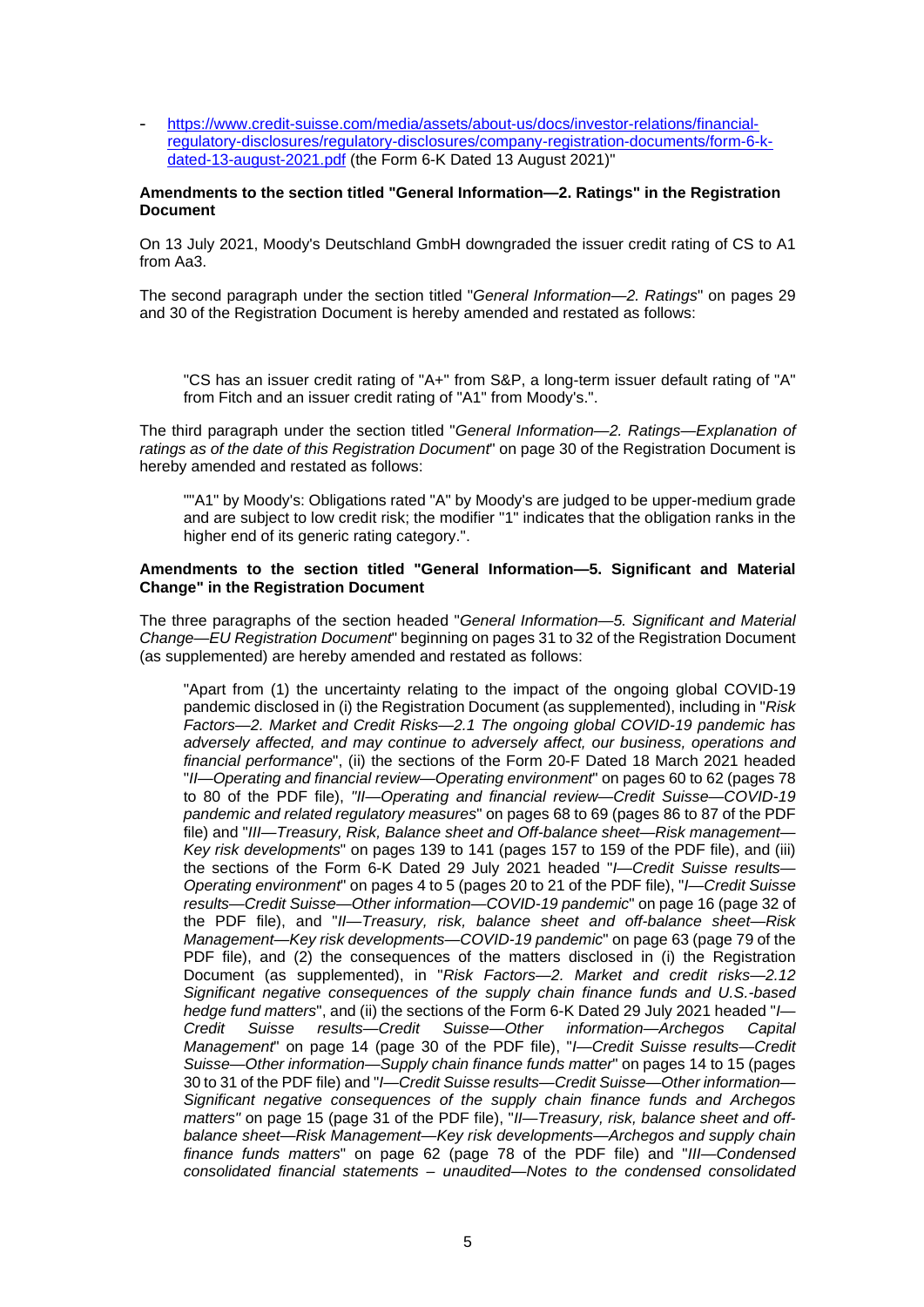*financial statements – unaudited—Note 3 Business developments and subsequent events—Business developments—Archegos Capital Management*" on page 88 (page 104 of the PDF file) and "*III—Condensed consolidated financial statements – unaudited— Notes to the condensed consolidated financial statements – unaudited—Note 3 Business developments and subsequent events—Business developments—Supply chain finance funds matter*" on pages 88 to 89 (pages 104 to 105 of the PDF file), there has been no significant change in the financial performance of CS and its consolidated subsidiaries since 30 June 2021.

Apart from (1) the uncertainty relating to the impact of the ongoing global COVID-19 pandemic disclosed in (i) the Registration Document (as supplemented), including in "*Risk Factors—2. Market and Credit Risks—2.1 The ongoing global COVID-19 pandemic has adversely affected, and may continue to adversely affect, our business, operations and financial performance*", (ii) the sections of the Form 20-F Dated 18 March 2021 headed "*II—Operating and financial review—Operating environment*" on pages 60 to 62 (pages 78 to 80 of the PDF file), *"II—Operating and financial review—Credit Suisse—COVID-19 pandemic and related regulatory measures*" on pages 68 to 69 (pages 86 to 87 of the PDF file) and "*III—Treasury, Risk, Balance sheet and Off-balance sheet—Risk management— Key risk developments*" on pages 139 to 141 (pages 157 to 159 of the PDF file), and (iii) the sections of the Form 6-K Dated 29 July 2021 headed "*I—Credit Suisse results— Operating environment*" on pages 4 to 5 (pages 20 to 21 of the PDF file), "*I—Credit Suisse results—Credit Suisse—Other information—COVID-19 pandemic*" on page 16 (page 32 of the PDF file), and "*II—Treasury, risk, balance sheet and off-balance sheet—Risk Management—Key risk developments—COVID-19 pandemic*" on page 63 (page 79 of the PDF file) and (2) the consequences of the matters disclosed in (i) the Registration Document (as supplemented), in "*Risk Factors—2. Market and credit risks—2.12 Significant negative consequences of the supply chain finance funds and U.S.-based hedge fund matters*", and (ii) the sections of the Form 6-K Dated 29 July 2021 headed "*I— Credit Suisse results—Credit Suisse—Other information—Archegos Capital Management*" on page 14 (page 30 of the PDF file), "*I—Credit Suisse results—Credit Suisse—Other information—Supply chain finance funds matter*" on pages 14 to 15 (pages 30 to 31 of the PDF file) and "*I—Credit Suisse results—Credit Suisse—Other information— Significant negative consequences of the supply chain finance funds and Archegos matters"* on page 15 (page 31 of the PDF file), "*II—Treasury, risk, balance sheet and offbalance sheet—Risk Management—Key risk developments—Archegos and supply chain finance funds matters*" on page 62 (page 78 of the PDF file) and "*III—Condensed consolidated financial statements – unaudited—Notes to the condensed consolidated financial statements – unaudited—Note 3 Business developments and subsequent events—Business developments—Archegos Capital Management*" on page 88 (page 104 of the PDF file) and "*III—Condensed consolidated financial statements – unaudited— Notes to the condensed consolidated financial statements – unaudited—Note 3 Business developments and subsequent events—Business developments—Supply chain finance funds matter*" on pages 88 to 89 (pages 104 to 105 of the PDF file), there has been no significant change in the financial position of CS and its consolidated subsidiaries since 30 June 2021.

Apart from (1) the uncertainty relating to the impact of the ongoing global COVID-19 pandemic disclosed in (i) the Registration Document (as supplemented), including in "*Risk Factors—2. Market and Credit Risks—2.1 The ongoing global COVID-19 pandemic has adversely affected, and may continue to adversely affect, our business, operations and financial performance*", (ii) the sections of the Form 20-F Dated 18 March 2021 headed "*II—Operating and financial review—Operating environment*" on pages 60 to 62 (pages 78 to 80 of the PDF file), *"II—Operating and financial review—Credit Suisse—COVID-19 pandemic and related regulatory measures*" on pages 68 to 69 (pages 86 to 87 of the PDF file) and "*III—Treasury, Risk, Balance sheet and Off-balance sheet—Risk management— Key risk developments*" on pages 139 to 141 (pages 157 to 159 of the PDF file), and (iii) the sections of the Form 6-K Dated 29 July 2021 headed "*I—Credit Suisse results— Operating environment*" on pages 4 to 5 (pages 20 to 21 of the PDF file), "*I—Credit Suisse results—Credit Suisse—Other information—COVID-19 pandemic*" on page 16 (page 32 of the PDF file), and "*II—Treasury, risk, balance sheet and off-balance sheet—Risk*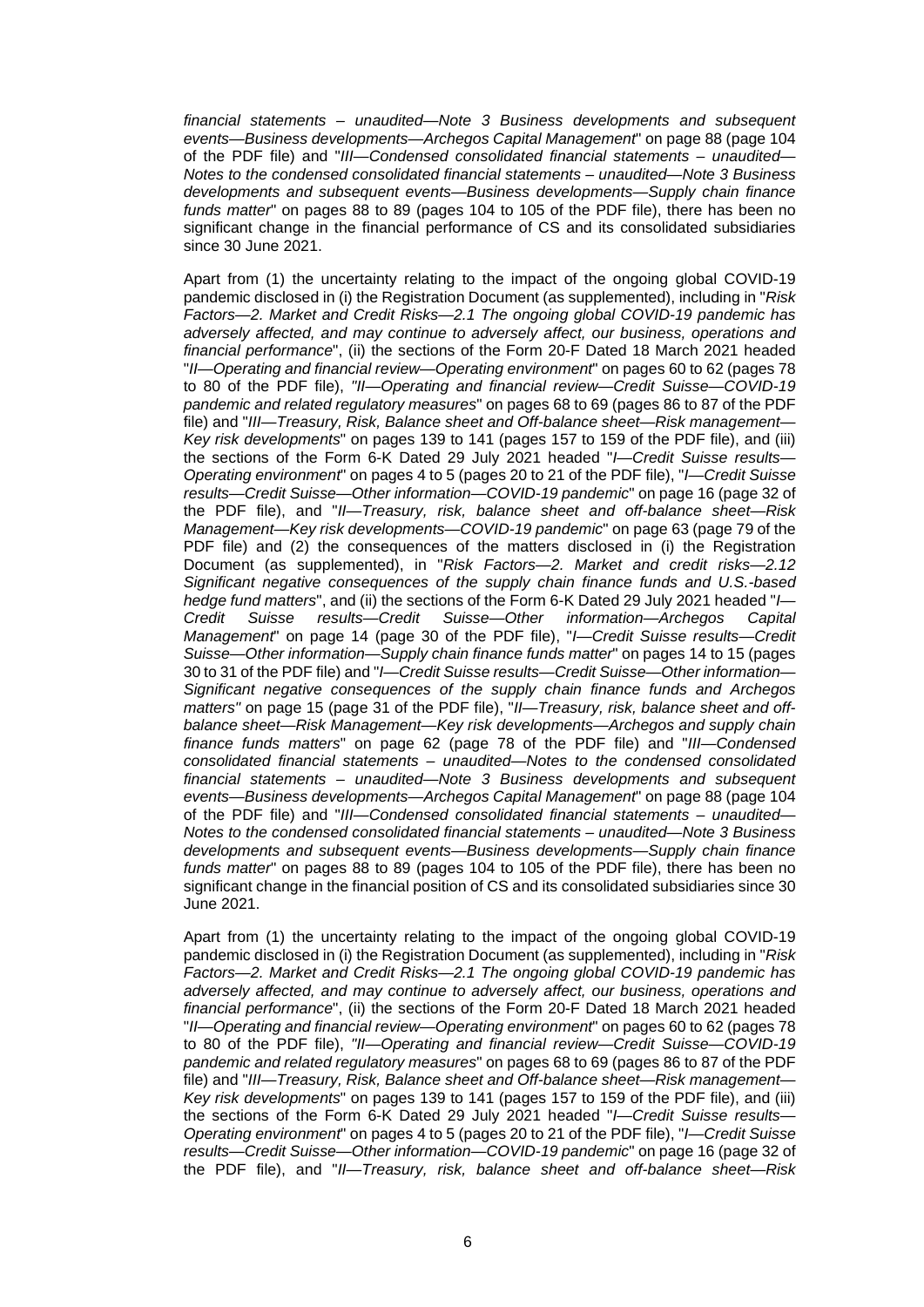*Management—Key risk developments—COVID-19 pandemic*" on page 63 (page 79 of the PDF file) and (2) the consequences of the matters disclosed in (i) the Registration Document, in "*Risk Factors—2. Market and credit risks—2.12 Significant negative consequences of the supply chain finance funds and U.S.-based hedge fund matters*", and (ii) the sections of the Form 6-K Dated 29 July 2021 headed "*I—Credit Suisse results— Credit Suisse—Other information—Archegos Capital Management*" on page 14 (page 30 of the PDF file), "*I—Credit Suisse results—Credit Suisse—Other information—Supply chain finance funds matter*" on pages 14 to 15 (pages 30 to 31 of the PDF file) and "*I— Credit Suisse results—Credit Suisse—Other information—Significant negative consequences of the supply chain finance funds and Archegos matters"* on page 15 (page 31 of the PDF file), "*II—Treasury, risk, balance sheet and off-balance sheet—Risk Management—Key risk developments—Archegos and supply chain finance funds matters*" on page 62 (page 78 of the PDF file) and "*III—Condensed consolidated financial statements – unaudited—Notes to the condensed consolidated financial statements – unaudited—Note 3 Business developments and subsequent events—Business developments—Archegos Capital Management*" on page 88 (page 104 of the PDF file) and "*III—Condensed consolidated financial statements – unaudited—Notes to the condensed consolidated financial statements – unaudited—Note 3 Business developments and subsequent events—Business developments—Supply chain finance funds matter*" on pages 88 to 89 (pages 104 to 105 of the PDF file), there has been no material adverse change in the prospects of CS and its consolidated subsidiaries since 31 December 2020.".

# **Upcoming changes to the Executive Board**

On 5 July 2021, CSG and CS announced the appointment of Joanne Hannaford as Chief Technology & Operations Officer and member of the Executive Boards of CSG and CS with effect from 1 January 2022. James Walker, the current Chief Operating Officer, will step down from the Executive Board and will become the deputy chief executive officer of Credit Suisse Holdings (USA), Inc. as of 1 January 2022.

On 27 July 2021, CSG and CS announced the appointment of David Wildermuth as Chief Risk Officer (CRO) and member of the Executive Boards of CSG and CS with effect by 1 February 2022. Joachim Oechslin will continue to serve as ad interim CRO until David Wildermuth joins and will then reassume a senior role as Strategic Advisor to the Group Chief Executive Officer.

# **Proposed changes to the Board of Directors of Credit Suisse Group AG**

On 13 August 2021, the Board announced the nomination of Axel Lehmann and Juan Colombas for election to the Board at an Extraordinary General Meeting of Credit Suisse Group AG to be held on 1 October 2021. Subject to their elections, the Board intends to appoint Axel Lehmann as Chair of the Risk Committee, succeeding Richard Meddings, who has held this role on an ad interim basis in addition to being Chair of the Audit Committee.

# **Amendments to the section titled "General Information—10. Legal and Arbitration Proceedings" in the Registration Document**

The paragraph in the section headed "*10. Legal and Arbitration Proceedings—EU Registration Document*" on page 54 of the Registration Document is hereby amended and restated as follows:

"Except as disclosed under (i) the heading "Litigation" (note 40 to the condensed consolidated financial statements of CSG on pages 400 to 411 (pages 422 to 433 of the PDF file) of the Form 20-F Dated 18 March 2021), (ii) the heading "Litigation" on page 4 (page 11 of the PDF file) of the exhibit (Credit Suisse Earnings Release 1Q21) to the Form 6-K Dated 22 April 2021, (iii) the heading "Litigation" (note 33 to the condensed consolidated financial statements of CSG on pages 142 to 143 (pages 149 to 150 of the PDF file) of the Form 6-K Dated 6 May 2021), and (iv) the heading "Litigation" (note 33 to the condensed consolidated financial statements of CSG on pages 150 to 153 (pages 166 to 169 of the PDF file) of the Form 6-K Dated 29 July 2021) there are no, and have not been during the period of 12 months ending on the date of the Second Supplement,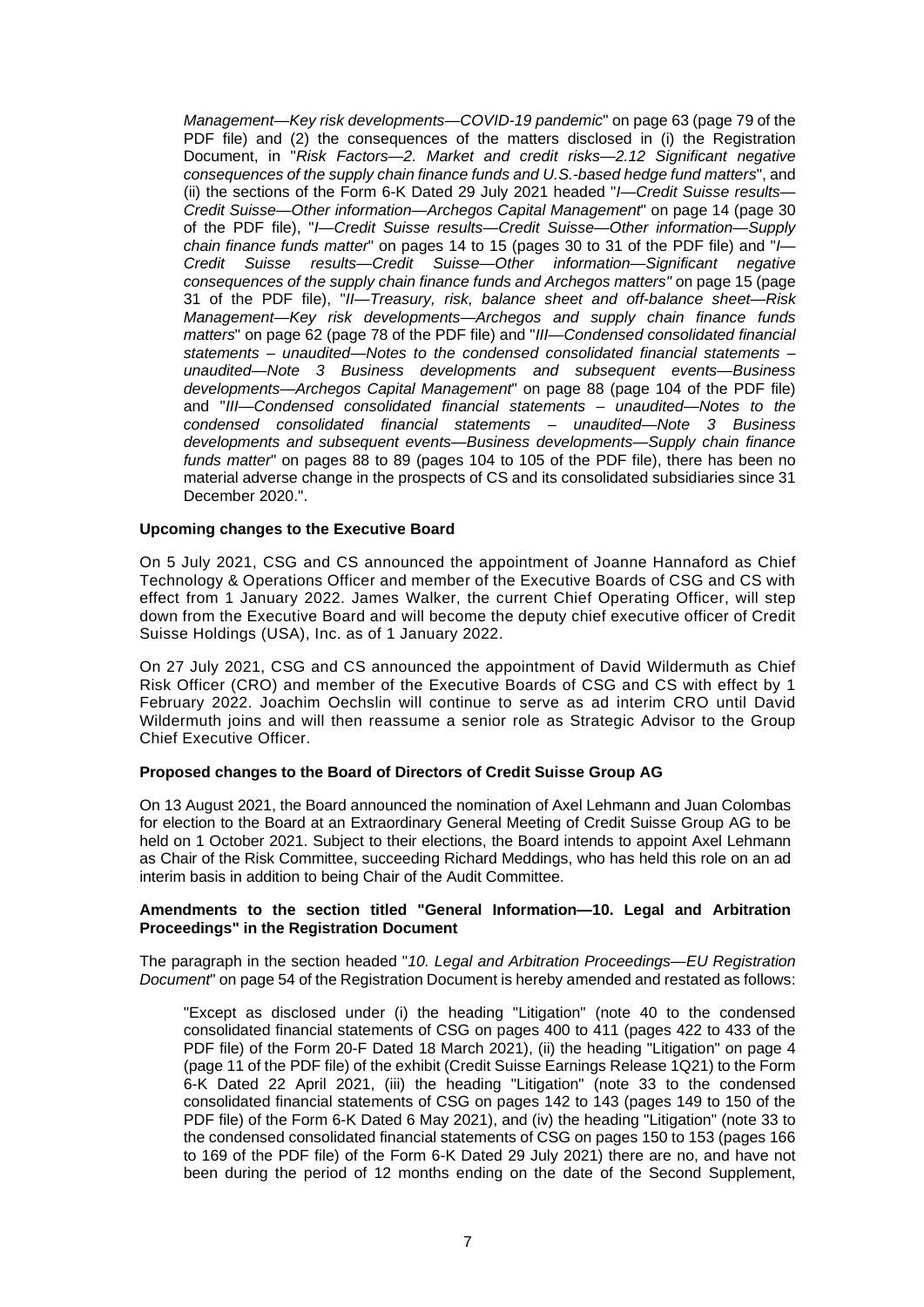governmental, legal or arbitration proceedings which may have, or have had in the recent past, significant effects on the Bank's financial position or profitability, and CS is not aware of any such proceedings being either pending or threatened.".

# **Appendix 1**

The information included in Appendix 1 hereto (i) amends and restates in its entirety the section headed "APPENDIX 1 – INFORMATION FOR THE PURPOSES OF ART. 26(4) OF THE REGULATION (EU) 2017/1129" in the EU Registration Document, and (ii) does not form part of the Swiss Registration Document and has neither been approved nor reviewed by the Swiss Reviewing Body.

# **General**

This Second Supplement and the documents incorporated by reference into the Registration Document by this Second Supplement have been filed with the CSSF, and copies of the Registration Document, the First Supplement and this Second Supplement and the documents incorporated by reference into the Registration Document (as supplemented by the First Supplement and this Second Supplement) will be available, free of charge, (i) in electronic form on the website of the Luxembourg Stock Exchange at [www.bourse.lu,](http://www.bourse.lu/) and on CS's website at [https://www.credit-suisse.com/about-us/en/investor-relations/financial-regulatory](https://www.credit-suisse.com/about-us/en/investor-relations/financial-regulatory-disclosures/regulatory-disclosures/company-registration-documents.html)[disclosures/regulatory-disclosures/company-registration-documents.html, and \(ii\) in printed form](https://www.credit-suisse.com/about-us/en/investor-relations/financial-regulatory-disclosures/regulatory-disclosures/company-registration-documents.html)  during normal business hours from CS at its registered head office at Paradeplatz 8, 8001, Zurich, Switzerland.

Except for the copies of the documents incorporated by reference into the Registration Document as supplemented by the First Supplement and this Second Supplement that are available on the Luxembourg Stock Exchange website ([www.bourse.lu](http://www.bourse.lu/)) or CS's website, no information contained on the websites to which links have been provided is incorporated by reference in the Registration Document.

Save as disclosed in the First Supplement and this Second Supplement, no other significant new factor, material mistake or inaccuracy relating to information included in the Registration Document has arisen or been noted, as the case may be, since the publication of the Registration Document.

In accordance with Article 23(2a) of Regulation (EU) 2017/1129, investors (excluding investors in Switzerland) who have already agreed to purchase or subscribe for securities pursuant to the prospectus listed in Schedule 1 hereto before this Second Supplement is published have the right, exercisable within three working days after the publication of this Second Supplement, to withdraw their acceptances, provided that the significant new factor, material mistake or material inaccuracy referred to in Article 23 paragraph 1 of Regulation (EU) 2017/1129 arose or was noted before the closing of the offer period or the delivery of the securities, whichever occurs first. In connection therewith, investors should contact the Distributor (as defined in the relevant prospectus) of such securities. The final date of the right of withdrawal will be 25 August 2021.

# **Responsibility Statement**

# EU Registration Document

CS takes responsibility for the Registration Document, as supplemented by the First Supplement and this Second Supplement. Having taken all reasonable care to ensure that such is the case, the information contained in the Registration Document, as supplemented by the First Supplement and this Second Supplement, is, to the best knowledge of CS, in accordance with the facts and contains no omission likely to affect its import.

This Second Supplement is not for use in, and may not be delivered to or inside, the United States save where it is incorporated into or referred to in securities offering documentation issued by CS which may be delivered to or inside, the United States.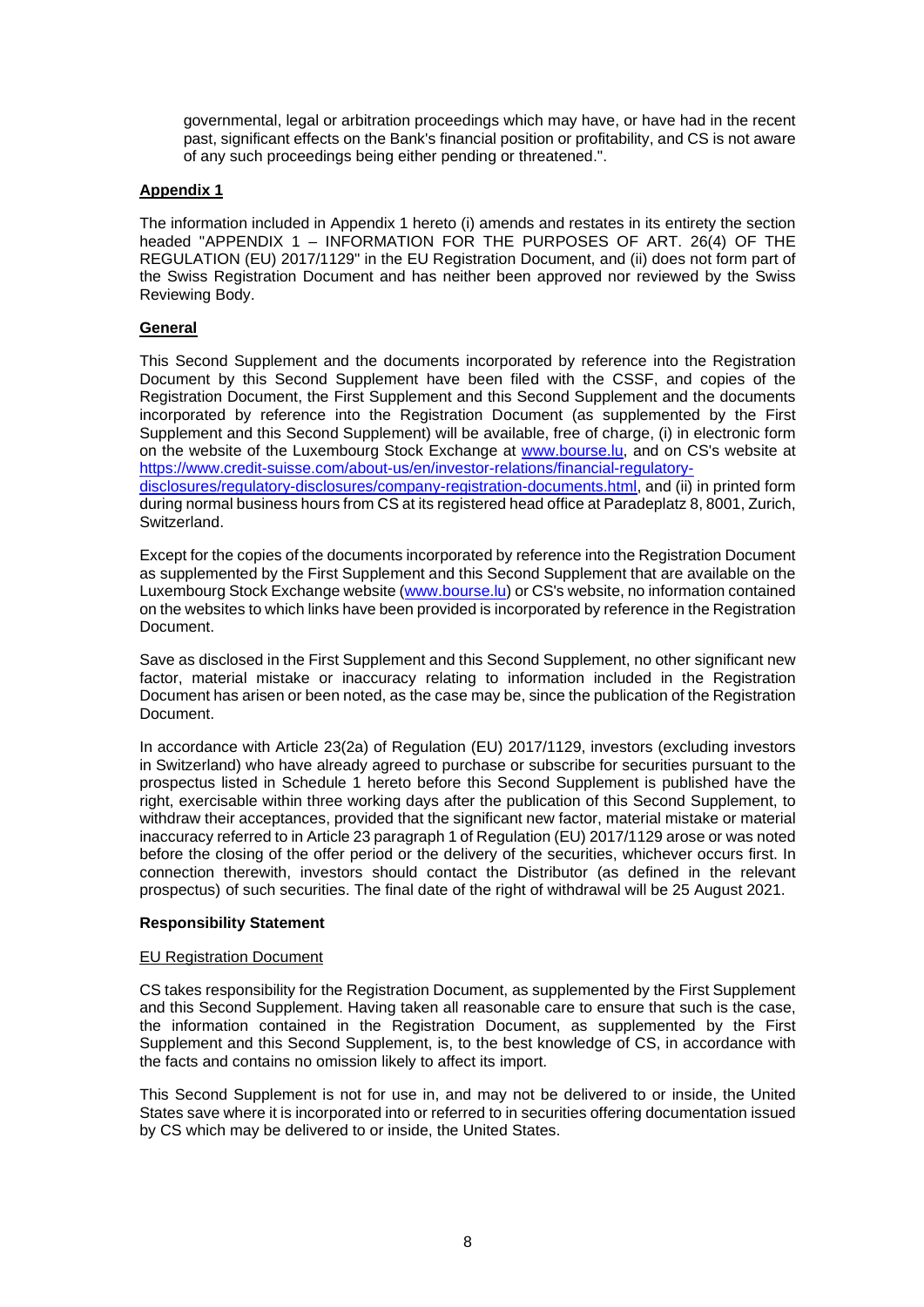# SCHEDULE 1 – LIST OF PROSPECTUSES TO WHICH THIS SUPPLEMENT RELATES

1. Securities Note for the issuance of up to USD 50,000,000 Notes linked to BNP Paribas Funds - Aqua, due September 2030 (referred to for commercial purposes as "Credit Suisse (CH) Fund Opportunity Coupon USD 2030") (ISIN: XS2321583010).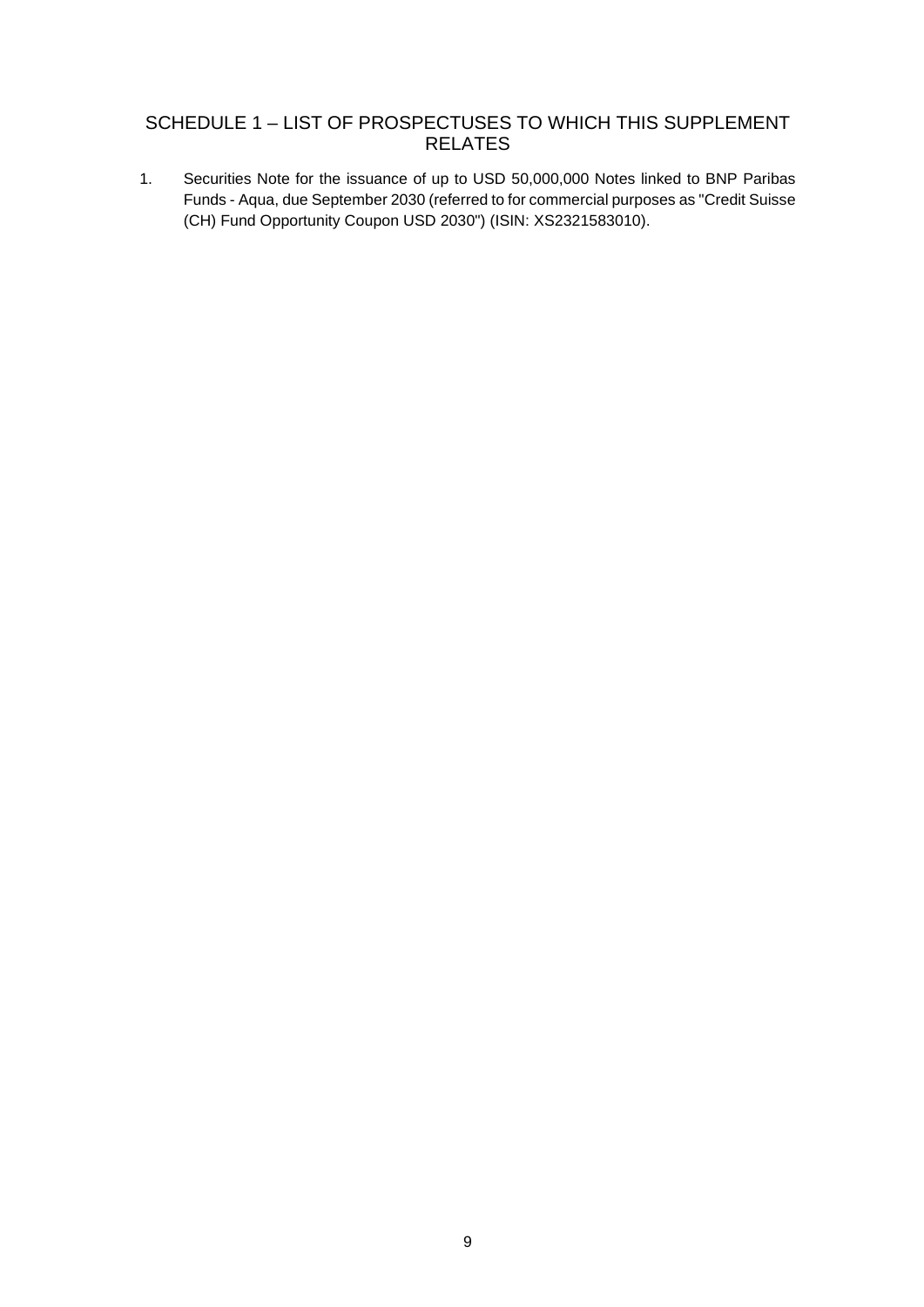# **APPENDIX 1 – INFORMATION FOR THE PURPOSES OF ART. 26(4) OF THE REGULATION (EU) 2017/1129**

[This Appendix forms part of the EU Registration Document only. This Appendix does not form part of the Swiss Registration Document approved by the Swiss Reviewing Body under the FinSA and has neither been approved nor reviewed by the Swiss Reviewing Body.]

Binding English language version:

# **KEY INFORMATION ON THE ISSUER**

**Who is the Issuer of the Securities?** 

**Domicile and legal form, law under which the Issuer operates and country of incorporation** 

Credit Suisse AG ("**CS**" or "**Credit Suisse**") (ANGGYXNX0JLX3X63JN86) is incorporated under Swiss law as a corporation (*Aktiengesellschaft*) and domiciled in Zurich, Switzerland and operates under Swiss law.

**Issuer's principal activities** 

**The principal activities of CS are the provision of financial services in the areas of private banking, investment banking and asset management.** 

**Major shareholders, including whether it is directly or indirectly owned or controlled and by whom**

CS is wholly owned by Credit Suisse Group AG.

# **Key managing directors**

**The key managing directors of the issuer are members of the issuer's Executive Board. These are:** Thomas Gottstein (Chief Executive Officer), Romeo Cerutti, Lydie Hudson, Ulrich Körner, David R. Mathers, Christian Meissner, Joachim Oechslin, Antoinette Poschung, Helman Sitohang, James B. Walker and Philipp Wehle.

#### **Statutory auditors**

CS's independent auditor and statutory auditor for the fiscal year ending 31 December 2020 was PricewaterhouseCoopers AG, Birchstrasse 160 8050 Zurich, Switzerland.

CS's independent auditor and statutory auditor for the fiscal years ending 31 December 2019 and 31 December 2018 was KPMG AG, Räffelstrasse 28, 8045 Zurich, Switzerland.

CS has mandated BDO AG, Fabrikstrasse 50, 8031 Zurich, as special auditor for the purposes of issuing the legally required report for capital increases in accordance with Article 652f of the Swiss Code of Obligations.

# **What is the key financial information regarding the Issuer?**

CS derived the key financial information included in the tables below as of and for the years ended 31 December 2020, 2019 and 2018 from the Annual Report 2020, except where noted. The key financial information included in the tables below as of and for the six months ended 30 June 2021 and 30 June 2020 was derived from the Form 6-K Dated 29 July 2021.

The consolidated financial statements were prepared in accordance with accounting principles generally accepted in the US (US GAAP) and are stated in Swiss francs (CHF).

| <b>Interim</b> | <b>Interim</b> | Year ended  | Year ended  | Year ended  |
|----------------|----------------|-------------|-------------|-------------|
| 6 months       | 6 months       | 31 December | 31 December | 31 December |
| ended 30 June  | ended 30 June  | 2020        | 2019        | 2018        |
| 2021           | 2020           |             |             |             |
|                |                |             |             | (audited)   |
| (unaudited)    | (unaudited)    |             |             |             |
|                |                |             | (audited)   | (audited)   |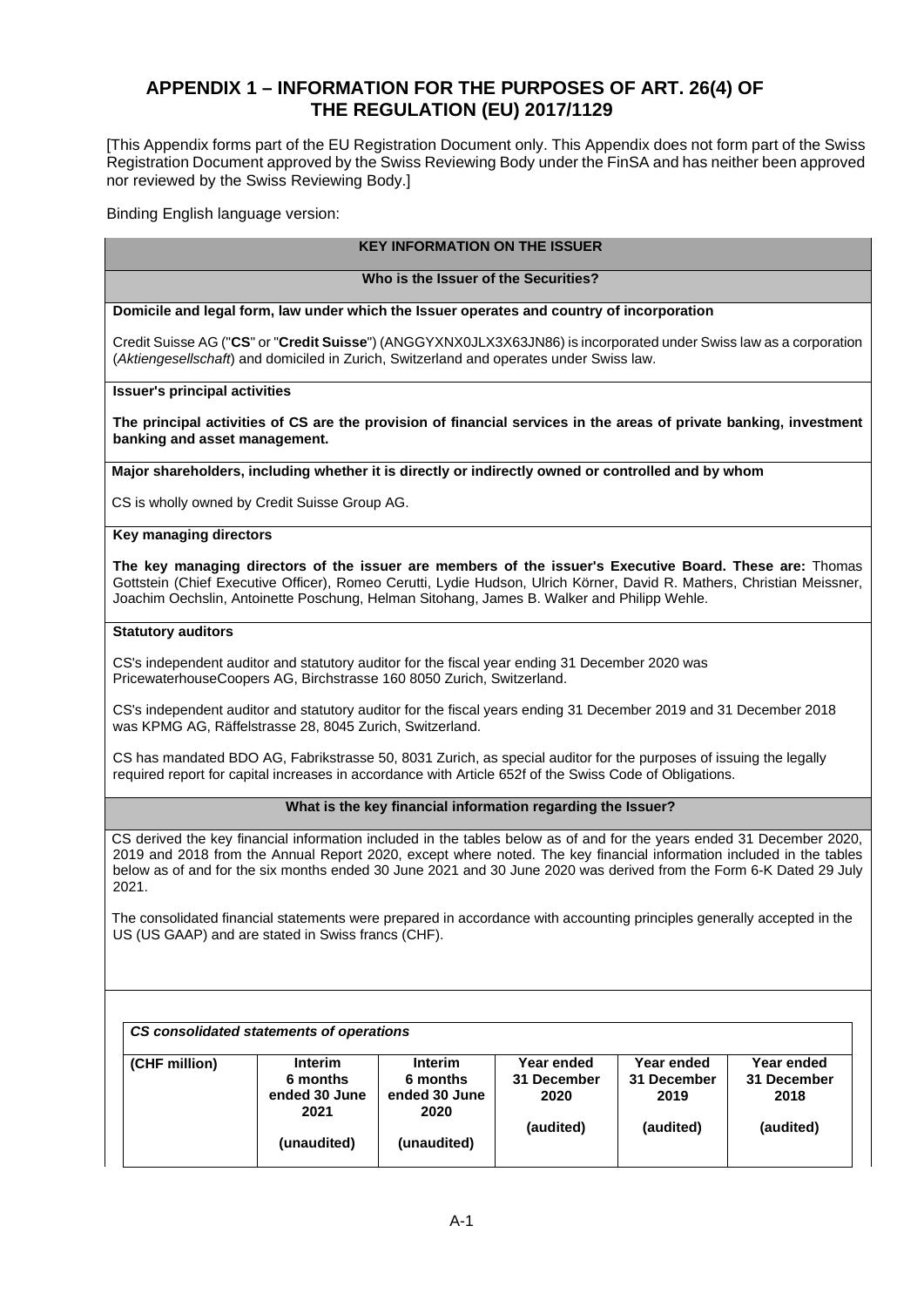| Net revenues                                  | 12,882 | 12,015 | 22,503 | 22,686 | 20,820 |
|-----------------------------------------------|--------|--------|--------|--------|--------|
| Of which:<br>Net interest<br>income           | 3,113  | 3,104  | 5,960  | 7,049  | 7,125  |
| Of which:<br>Commissions<br>and fees          | 6,926  | 5,816  | 11,850 | 11,071 | 11,742 |
| Of which:<br>Trading<br>revenues              | 1,924  | 2,105  | 3,178  | 1,773  | 456    |
| Provision for credit<br>losses                | 4,373  | 860    | 1,092  | 324    | 245    |
| Total operating<br>expenses                   | 8,494  | 8,573  | 18,200 | 17,969 | 17,719 |
| Of which:<br>Commission<br>expenses           | 654    | 658    | 1,256  | 1,276  | 1,259  |
| Income before<br>taxes                        | 15     | 2,582  | 3,211  | 4,393  | 2,856  |
| Net income<br>attributable to<br>shareholders | 112    | 2,334  | 2,511  | 3,081  | 1,729  |

| CS consolidated balance sheets |
|--------------------------------|
|                                |

| (CHF million)                      | As of<br>30 June 2021<br>(unaudited) | As of<br>31 December 2020<br>(audited) | As of<br>31 December 2019<br>(audited) |
|------------------------------------|--------------------------------------|----------------------------------------|----------------------------------------|
| <b>Total assets</b>                | 800,120                              | 809,688                                | 790,459                                |
| Of which: Net loans                | 308,159                              | 300,341                                | 304,025                                |
| Of which:<br>Brokerage receivables | 33,074                               | 35,943                                 | 35,648                                 |
| <b>Total liabilities</b>           | 750,828                              | 762,629                                | 743,696                                |
| Of which: Customer deposits        | 398,323                              | 392,039                                | 384,950                                |
| Of which:<br>Short-term borrowings | 26,219                               | 21,308                                 | 28,869                                 |
| Of which: Long-term debt           | 164,292                              | 160,279                                | 151,000                                |
| Of which: Senior debt              | 96,726                               | 94,768                                 | 88,307                                 |
| Of which: Subordinated<br>debt     | 66,247                               | 63,765                                 | 61,022                                 |
| Of which:                          | 20,434                               | 21,655                                 | 25,683                                 |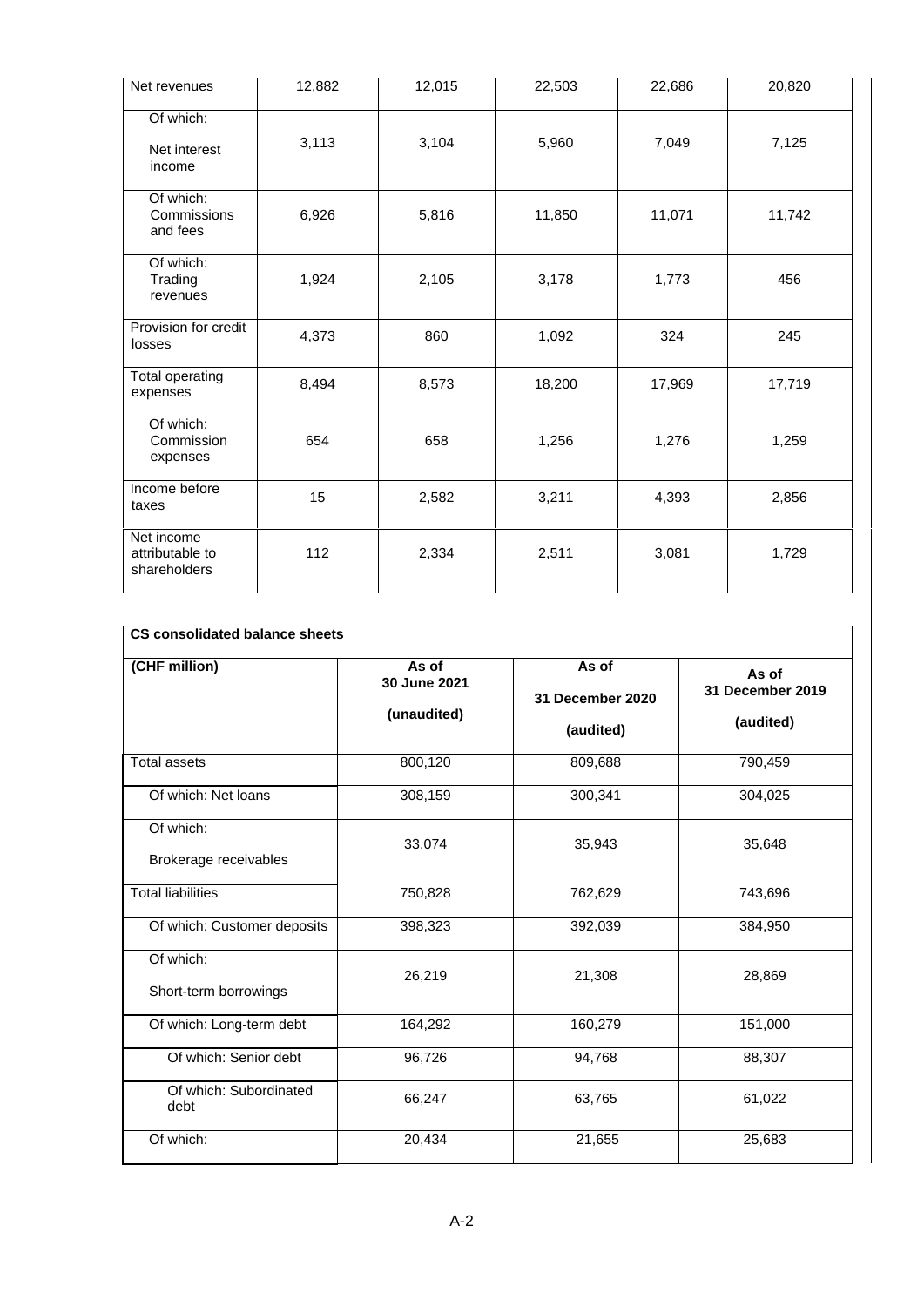| Brokerage payables                      |        |        |        |
|-----------------------------------------|--------|--------|--------|
| Total equity                            | 49,292 | 47,059 | 46,763 |
| Of which:<br>Total shareholders' equity | 48,562 | 46,264 | 46,120 |
| Metrics (in %)                          |        |        |        |
| Swiss CET1 ratio                        | 15.6   | 14.7   | 14.4   |
| Swiss TLAC ratio                        | 37.4   | 35.3   | 32.6   |
| Swiss TLAC leverage ratio               | 11.5   | 12.3   | 10.4   |

#### **What are the key risks that are specific to the Issuer?**

The Issuer is subject to the following key risks:

- 1. Liquidity risk arising from potential inability to borrow or access the capital markets on suitably favourable terms (including due to adverse changes in its credit ratings) or to sell its assets. This may also arise from increased liquidity costs. CS relies significantly on its deposit base for funding, which may not continue to be a stable source of funding over time.
- 2. Risks arising from the impact of market fluctuations and volatility on CS's investment activities (against which its hedging strategies may not prove effective). The spread of COVID-19 and resulting tight government controls and containment measures implemented around the world have caused severe disruption to global supply chains and economic activity, and the market has entered a period of significantly increased volatility. The spread of COVID-19 is continuing to have an adverse impact on the global economy, the severity and duration of which is difficult to predict, and has adversely affected CS's business, operations and financial performance. In addition, there can be no assurance that, even after adjustments are made to model outputs, the Group will not recognize unexpected losses arising from the uncertainty relating to its modelling for current expected credit losses that has resulted from the COVID-19 pandemic. The COVID-19 pandemic has significantly impacted, and is likely to continue to adversely affect CS's credit loss estimates, mark-to-market losses, trading revenues, net interest income and potential goodwill assessments, and may also adversely affect its ability to successfully realize its strategic objectives. To the extent the COVID-19 pandemic continues to adversely affect the global economy, and/or CS's business, operations or financial performance, it may also have the effect of increasing the likelihood and/or magnitude of other risks described herein, or may give rise to other risks not presently known to CS or not currently expected to be significant to its business, operations or financial performance. CS is closely monitoring the potential adverse effects and impact on its operations, businesses and financial performance, including liquidity and capital usage, though the extent of the impact is difficult to fully predict at this time due to the continuing evolution of this uncertain situation. CS is also exposed to other unfavourable economic, monetary, political, legal, regulatory and other developments in the countries in which it operates (as well as countries in which CS does not currently conduct business), including uncertainties regarding the expected discontinuation of benchmark rates. CS's significant positions in the real estate sector – and other large and concentrated positions – may also expose it to larger losses. Many of these market risk factors, including the impact of COVID-19, may increase other risks, including CS's credit risk exposures, which exist across a large variety of transactions and counterparties and in respect of which it may have inaccurate or incomplete information. These are exacerbated by adverse economic conditions and market volatility, including as a result of any defaults by large financial institutions (or any concerns relating thereto). The suspension and ongoing liquidation of certain supply chain finance funds and the failure of a US-based hedge fund to meet its margin commitments (and CS's exit from its positions relating thereto) may continue to have negative consequences for CS.
	- 3. CS's ability to implement its current strategy, which is based on a number of key assumptions, is subject to various factors outside its control, including market and economic conditions and changes in law. The implementation of CS's strategy may increase its exposure to certain risks, including credit risks, market risks, operational risks and regulatory risks. The implementation of CS's strategy relating to acquisitions and other similar transactions subjects it to the risk that it may assume unanticipated liabilities (including legal and compliance issues), as well as difficulties relating to the integration of acquired businesses into its existing operations.
	- 4. Country, regional and political risk in the regions in which CS has clients or counterparties, which may affect their ability to perform their obligations to CS. In part because an element of its strategy is to increase CS's private banking businesses in emerging market countries, it may face increased exposure to economic, financial and political disruptions in those countries, which could result in significant losses. Related fluctuations in exchange rates for currencies (particularly for the US dollar) may also adversely affect CS.